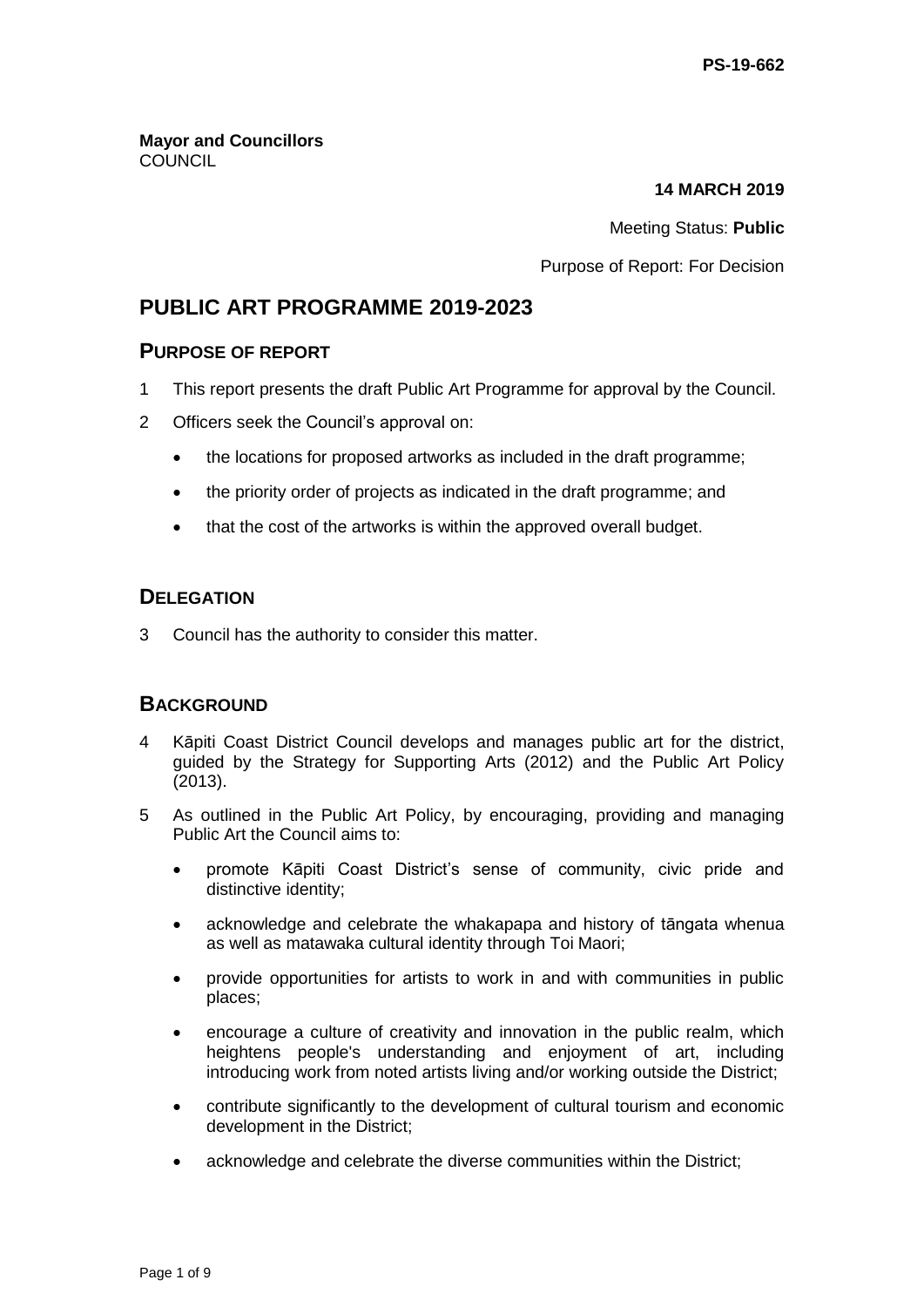- provide opportunities for young people to lead or be involved in the creation of public art; and
- integrate public art into public space design including town centres, facilities and open space.
- 6 The Public Art Policy also established the Public Art Panel in 2013 which has a role within its 2017 terms of reference to "act as an expert advisor on Council's public art programme and to make decisions on the selection of public artworks that assist Council to implement its public art programme and the Public Art Policy".
- 7 The Public Art Policy states that the Council, with advice from the Public Art Panel, will develop a list of prioritised sites for public art on Council land or within Council facilities.
- 8 This initial draft Public Art Programme has been developed in response to meeting those objectives along with indicative costings.
- 9 The draft Public Art Programme was developed from feedback received through a range of sources and channels. These include suggestions received through the Long Term Plan process, direct feedback provided to the Arts Advisor and other Council staff, internal discussion with staff working on current Council infrastructure and development projects, and from input by the Public Arts Panel who utilised their networks to solicit suggestions.
- 10 The Public Arts Panel also maintains a strong awareness of projects that fall beyond the scope of the draft Public Art Programme. Whilst not included in the programme it does mean the Panel has a comprehensive understanding of art activities in the district and is better positioned to provide more robust advice to Council.

## **ISSUES AND OPTIONS**

- 11 The draft Public Art Programme outlines proposed Council sites, in priority order, for major public artworks. Site prioritisation is based on advice received from the Public Arts Panel, as well as the strategic intention, public and stakeholder interest, and timing of each project.
- 12 Indicative costing for the programme is included in Appendix Three to support the recommendation that the cost of artworks is within the existing budget.
- 13 The draft Public Art Programme covers both the current year and beyond. This is to recognise the more immediate priority projects Council officers are seeking approval for, within existing budgets, and to keep Council appraised of ongoing opportunities including opportunities to integrate art with major development projects.
- 14 The approval of the draft Public Art Programme will enable the Public Arts Panel to use its delegated authority to formally engage artists and commission artworks for the approved sites, within the overall budget approved by Council.
- 15 Given that the draft Public Art Programme will continually evolve, officers propose to annually seek Council's approval for any site, priority or financial changes, and to keep Council informed of ongoing opportunities.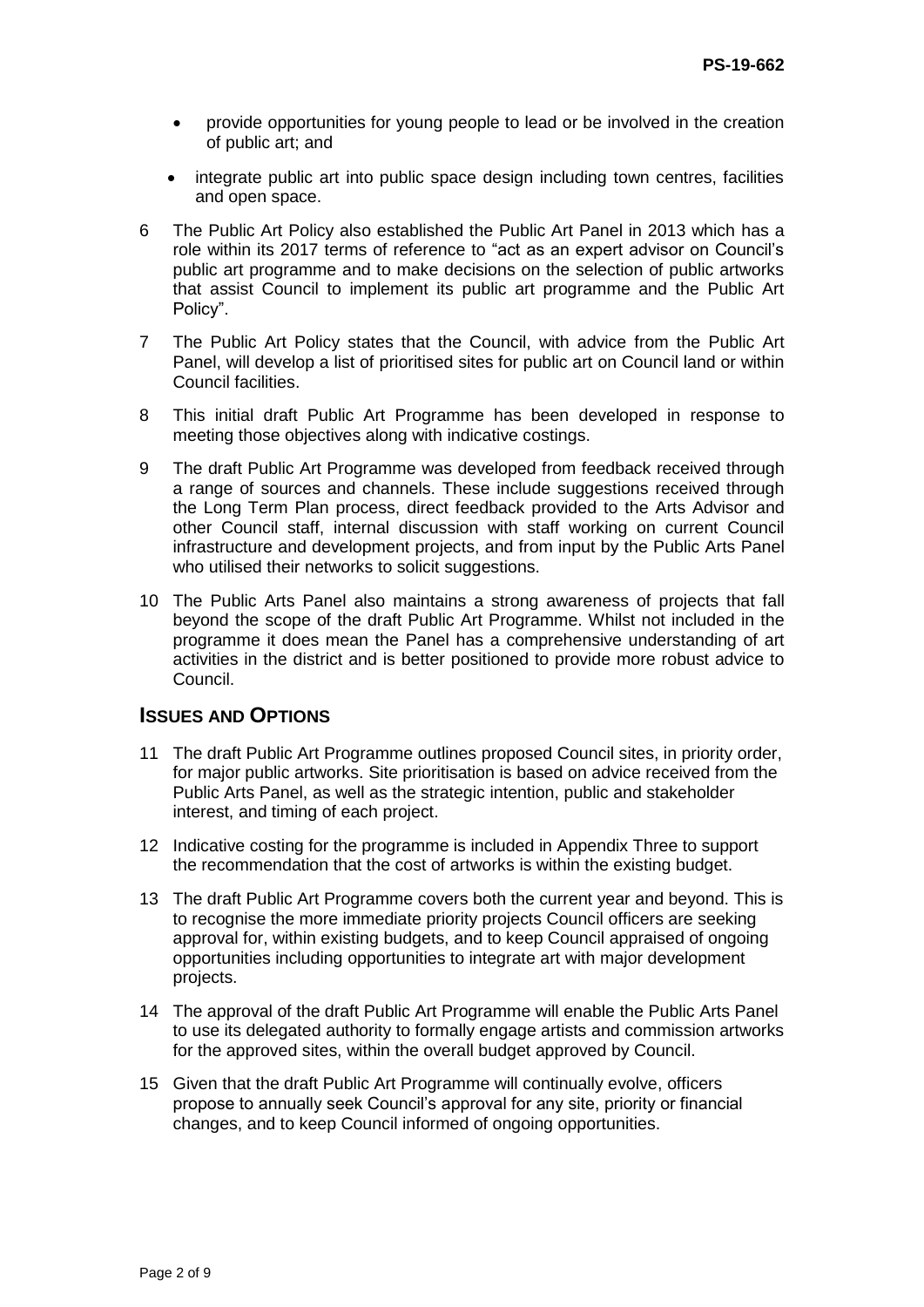- 16 Work on the Maclean Park artwork, Priority One in the draft Public Art Programme, continues and the Public Art Panel in its delegated authority is progressing the commissioning of artwork.
- 17 As part of the advice provided on the draft Public Art Programme, the Public Art Panel also identified an opportunity that could be considered by Council in the future.
- 18 Often opportunities for art work/installation arise that require a more agile decision making approach than through the proposed annual public arts programme process. As examples, these could include opportunities to commission or purchase smaller artworks, or utilising works that are made available from the community on a temporary basis, all of which could be then used as movable art installations across a variety of district locations.
- 19 It is suggested that Council Officers explore further the opportunity identified by the Public Arts Panel and report back to Council at the presentation of the next Public Arts Programme, should there be an identified benefit in line with Council's public art objectives.

#### **CONSIDERATIONS**

#### Policy considerations

20 Kāpiti Coast District Council develops and manages public art for the district, guided by the Strategy for Supporting Arts (2012) and the Public Art Policy (2013). These recommendations align with those policy documents.

#### Legal considerations

- 21 There are no legal considerations for adopting this Programme.
- 22 Any legal contracts for artwork that is subsequently commissioned will be reviewed by Council officers.

## Financial considerations

23 Expenditure on public art is limited to the capital budget set by the Council. The Public Art Panel has no operating budget.

## Tāngata whenua considerations

24 A representative of Te Whakaminenga o Kapiti sits on the Public Arts Panel and contributes both to the advice provided in formulating the draft programme, and in any consultation that will be carried out for individual art projects.

## **SIGNIFICANCE AND ENGAGEMENT**

#### Significance policy

25 This matter has a low level of significance under the Council's Significance and Engagement Policy.

## Consultation already undertaken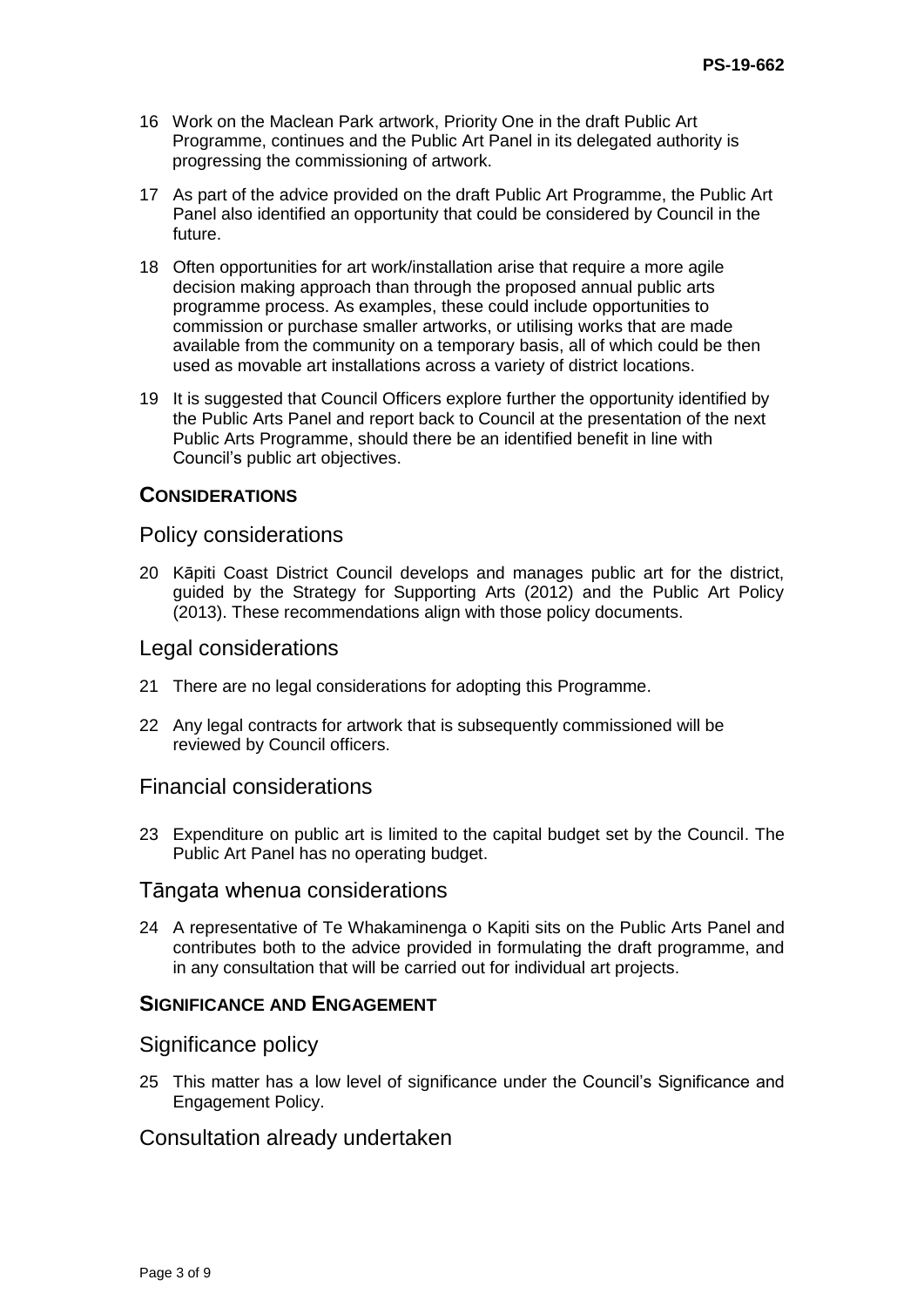- 26 No external consultation was undertaken specifically when preparing the draft Public Art Programme but the programme does reflect the consideration given to suggestions and feedback from a range of external sources.
- 27 Consultation for the Maclean Park commission has been undertaken and is ongoing. The Paraparaumu-Raumati Community Board ran extensive community consultation in 2016 to determine preferred themes for the proposed artwork.
- 28 For the Paekākāriki Esplanade seawall project, a community representative group has carried out consultation with the local community and local iwi to consider the design of the wall, including design and artistic elements to be incorporated into the seawall.

#### Engagement planning

29 An engagement plan may be required for individual art projects identified in the draft Public Art Programme. They will be prepared as required for each projects.

#### **Publicity**

22 There will be community interest in this arts programme and communications will be undertaken utilising the usual Council communication channels.

#### Recommendations:

- 23 That the Kāpiti Coast District Council approves:
	- the locations for proposed artworks as included in the draft programme attached as Appendix One to this report PS-19-662;
	- the priority order of projects as indicated in the draft programme; and
	- that the cost of the artworks are within the approved overall budget
- 24 That the Kāpiti Coast District Council requests a draft Public Art Programme be presented annually for approval.

| Report prepared by                  | <b>Approved for submission</b>           | <b>Approved for submission</b>                   |
|-------------------------------------|------------------------------------------|--------------------------------------------------|
| Ian Littleworth                     | James Jefferson                          | Janice McDougall                                 |
| <b>Libraries &amp; Arts Manager</b> | Group Manager,<br><b>Place and Space</b> | Group Manager,<br><b>People and Partnerships</b> |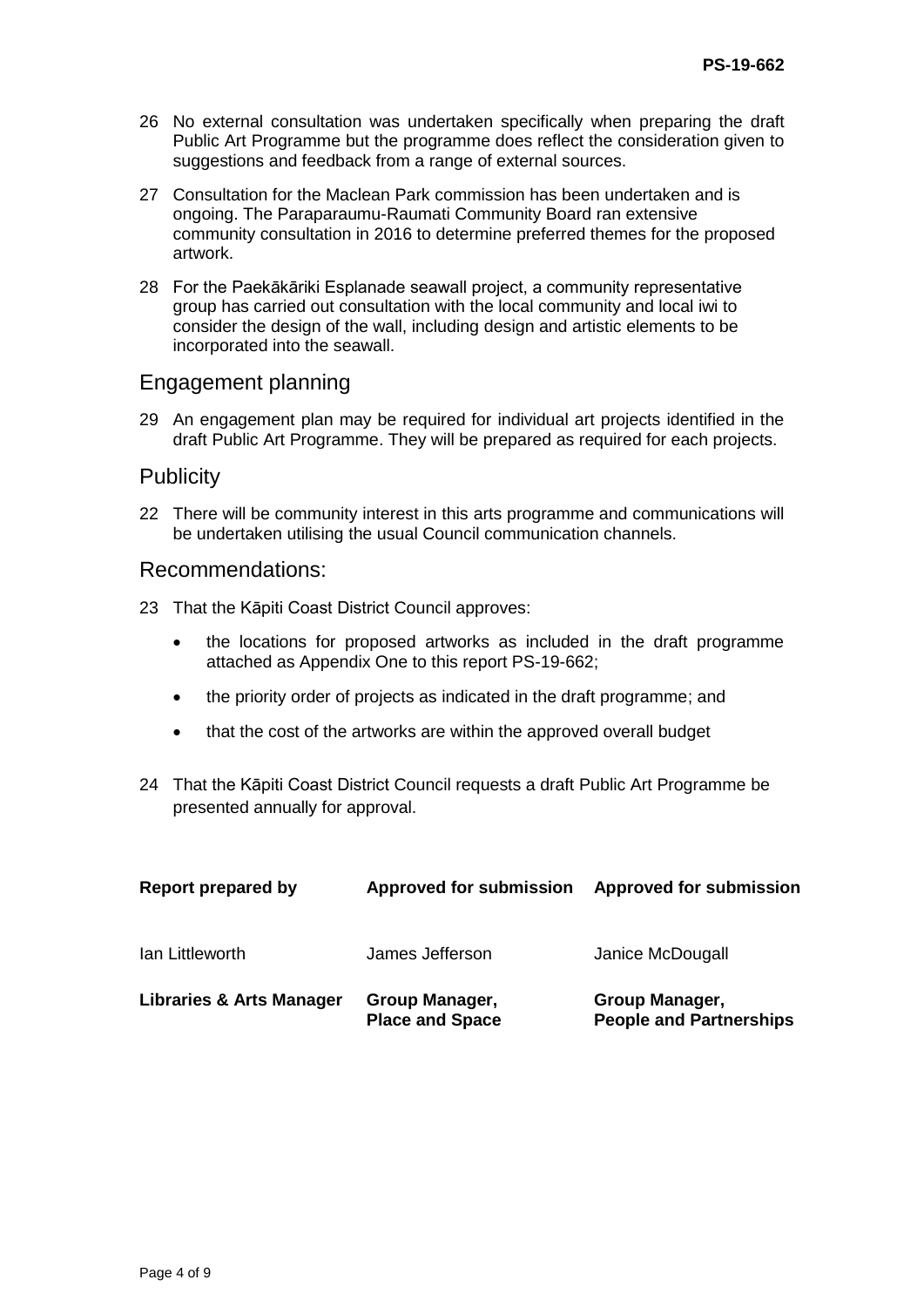# **ATTACHMENTS**

- 1 Public Art Programme 2018/19- 2022/23
- 2 Public Art Panel Letter of Support
- 3. Indicative cost of Public Art Programme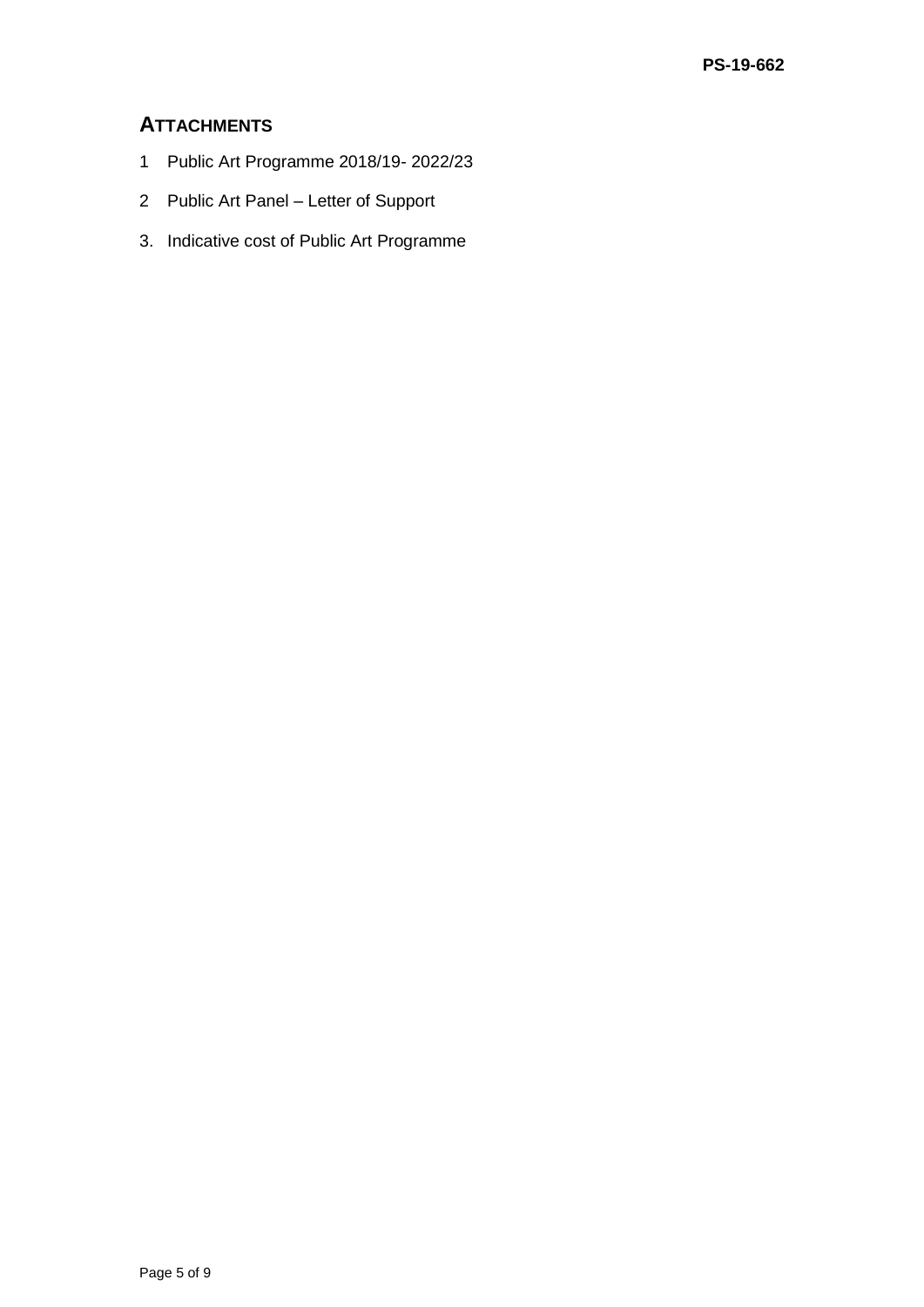# **Appendix 1: Draft Public Art Programme 2018/19 – 2022/23**

# **Major Artworks**

| Priority | Site                                                                                 | Name of proposed project                                                                                                                            | Project description and background                                                                                                                                                                                                                                                                                           | Indicative budget                                                                                                             | Timing                                                                      |
|----------|--------------------------------------------------------------------------------------|-----------------------------------------------------------------------------------------------------------------------------------------------------|------------------------------------------------------------------------------------------------------------------------------------------------------------------------------------------------------------------------------------------------------------------------------------------------------------------------------|-------------------------------------------------------------------------------------------------------------------------------|-----------------------------------------------------------------------------|
| 1.       | Maclean Park:<br>to be integrated into the<br>current Maclean Park<br>redevelopment. | Commissioned artwork for<br>Maclean Park<br>Artwork may be stand-alone, or a<br>series of design elements to be<br>incorporated into the park site. | Artwork by Kereama Taepa<br>commissioned 2017. Design concepts<br>submitted of motif pattern for several<br>site possibilities, including on a path,<br>and a stand-alone sculpture of a<br>whale                                                                                                                            | \$25,000 for<br>detailed design<br>and engineering<br>report.<br>Funding for<br>construction, and<br>installation<br>\$55,000 | 2018/19<br>2019/20                                                          |
| 2.       | Waikanae:<br>Mahara<br>Marae<br>Lane.<br>Place, Mahara Gallery                       | <b>Waikanae Town Centre</b><br><b>Transformation Projects "Cultural</b><br>Thread" and Mahara Gallery<br>upgrade                                    | Project already underway with input<br>from the Public Art Panel. To include<br>advising on artwork to be integrated<br>into the next phase of the project,<br>including exploring possibilities with<br>architects for the Mahara Gallery.<br>Upgrade for opportunities to integrate<br>public art into the project design. | \$30,000                                                                                                                      | 2019/20-20/21                                                               |
| 3.       | Otaraua Park, Otaihanga                                                              | Otaraua Park amenity block<br>enhancement:                                                                                                          | A proposal to integrate sculptural and<br>design elements into the new amenity<br>block proposed as part of the Otaraua<br>Park development.                                                                                                                                                                                 | \$15,000<br>\$15,000                                                                                                          | 2019/20<br>(Design phase<br>of amenity<br>block)<br>2020/21<br>Construction |
| 4.       | Ōtaki                                                                                | Gateway Features (or other<br>public artwork) Ōtaki : Artwork to                                                                                    | This is a "placeholder" in the draft<br>Programme for a significant artwork at                                                                                                                                                                                                                                               | \$80,000 (over                                                                                                                | 2020/21 - 22/23                                                             |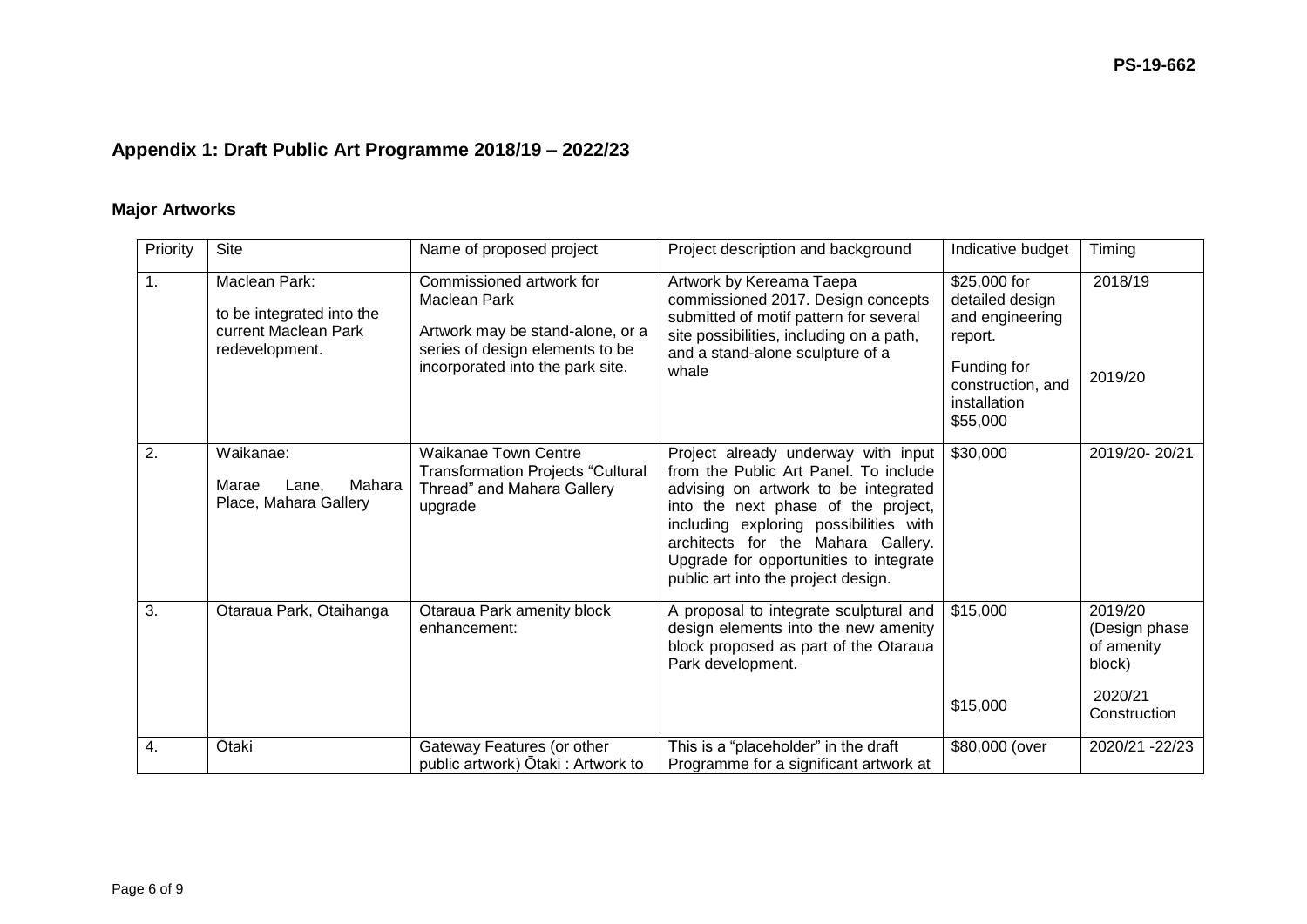|    |                            | be commissioned as part of<br>"Gateway Features" project or at<br>another site to be determined in<br>Ōtaki | Otaki, as part of the Gateway<br>Features project or an alternative<br>proposal.                                                                       | three years) |         |
|----|----------------------------|-------------------------------------------------------------------------------------------------------------|--------------------------------------------------------------------------------------------------------------------------------------------------------|--------------|---------|
| 5. | Paraparaumu Town<br>Centre | Rain Garden (Ra Vincent<br>relocation                                                                       | Relocation of sculpture (currently by<br>the Library) to a more appropriate site<br>as part of the Paraparaumu Town<br>Centres transformation project. | \$5000       | 2020/21 |
| 6. | Paekākāriki Esplanade      | Artistic elements for Paekākāriki<br>Seawall                                                                | Proposal to advise on sculptural<br>elements into the new seawall,<br>possibly contribute to design work.                                              | \$20,000     | 2019/20 |
| 7. | Margaret Road, Raumati     | Sculptural walk for Margaret<br>Road Footpath                                                               | Artwork to be integrated with the<br>upgrade of the footpath.                                                                                          | \$15,000     | 2019/20 |
| 8. | Paraparaumu Beach          | Kahe Memorial                                                                                               | A memorial (initiated by Te Atiawa Ki<br>Whakarongotai art working group) to<br>honour TAKW and Ngati Toa tupuna<br>Kahe o te Rau o te Rangi           | tbc          | 2019/20 |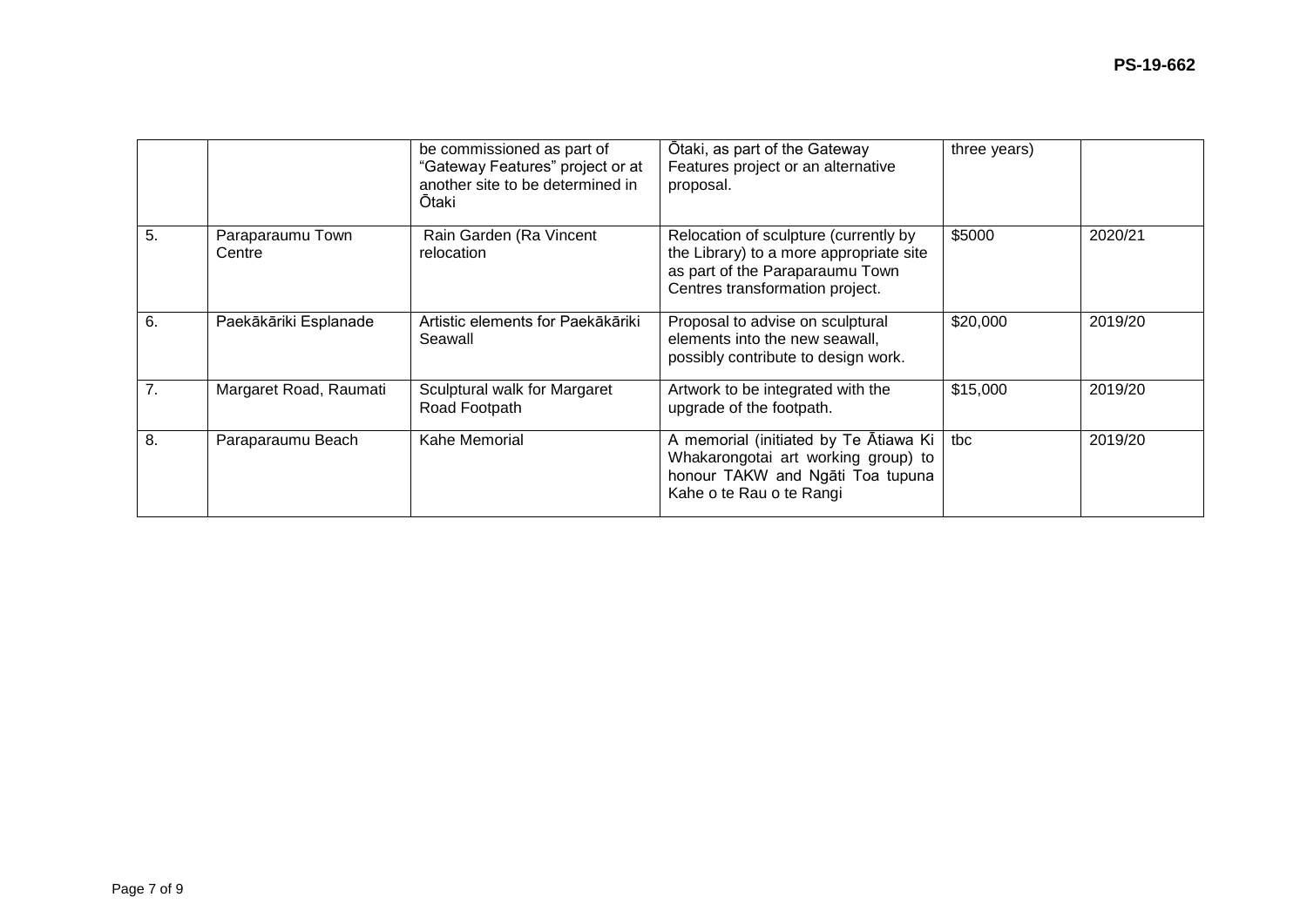#### **Appendix 2 – Public Art Panel Letter of Recommendation**

21 February 2019

To the Mayor and Councillors

The Public Art Panel (the Panel) was set up in 2017. The Panel is appointed by the Käpiti Coast District Council to act as an independent advisor on the Council's Public Art Programme. The Public Art Panel's primary goal is to provide expert recommendations to enable the Council to implement its Public Art Policy.

Members of the Panel have a wide range of art expertise, knowledge, and skills, as practising artists and teachers, and with significant experience in arts strategy and management. The Panel brings a deep understanding of public art and its relation to the well-being and vibrancy of a community. The Panel considers not only the quality of an artwork, but also the role of art in building and engaging with the community, and "telling the story" and celebrating the heritage of a community, particularly that of the tangata whenua.

#### The Panel supports this Public Art Programme (the Programme) submitted for the Council's approval of the priority and locations of proposed artworks.

Over the last 18 months, the Panel has considered a wide range of suggested sites and types of artworks for inclusion in the Public Art Programme (the Programme). Panel discussions and decisions have reflected the Panel's understanding of the place of public art in the community. We have considered suggestions from the public (including artists), from the members, and those arising out of the discussion with Council teams engaged in large development projects such as Maclean Park, Otaraua Park, and the Waikanae Town Centres developments. The Programme includes projects that have been committed to and sites or projects that are still to be developed. The Council is requested to approve the proposed sites and the priority.

The Panel has strongly supported the strategic approach to ensure a fair coverage of the whole district. The Panel is strongly committed to taking up opportunities in development projects for early engagement between the architects and artists before submitting designs. The Panel is committed also to taking a collaborative approach that gives the artist the opportunity to influence the development design, and the development team the opportunity to assist with or contribute to the technical aspects of the artwork(s).

The Programme also includes a provision for flexibility to approve new suggestions that arise for smaller-scale public artworks (including educational and community-led projects). The Panel has proposed that Council give approval to provide the Panel with discretion to commission or purchase small movable public artworks, as and when funding is available within the existing budget.

The Panel also will also retain oversight of community-led suggestions for murals coming to Council through various channels, that Council staff select and manage through other funding lines. The Panel's role in this is to retain oversight of all public artwork, give advice on particular items, and, as appropriate, advise whether a suggested artwork should be considered as a major public artwork and included in a future iteration of the Programme.

Naku noa, nā

Janet Bayly, Director, Mahara Gallery (on behalf of the Public Art Panel)